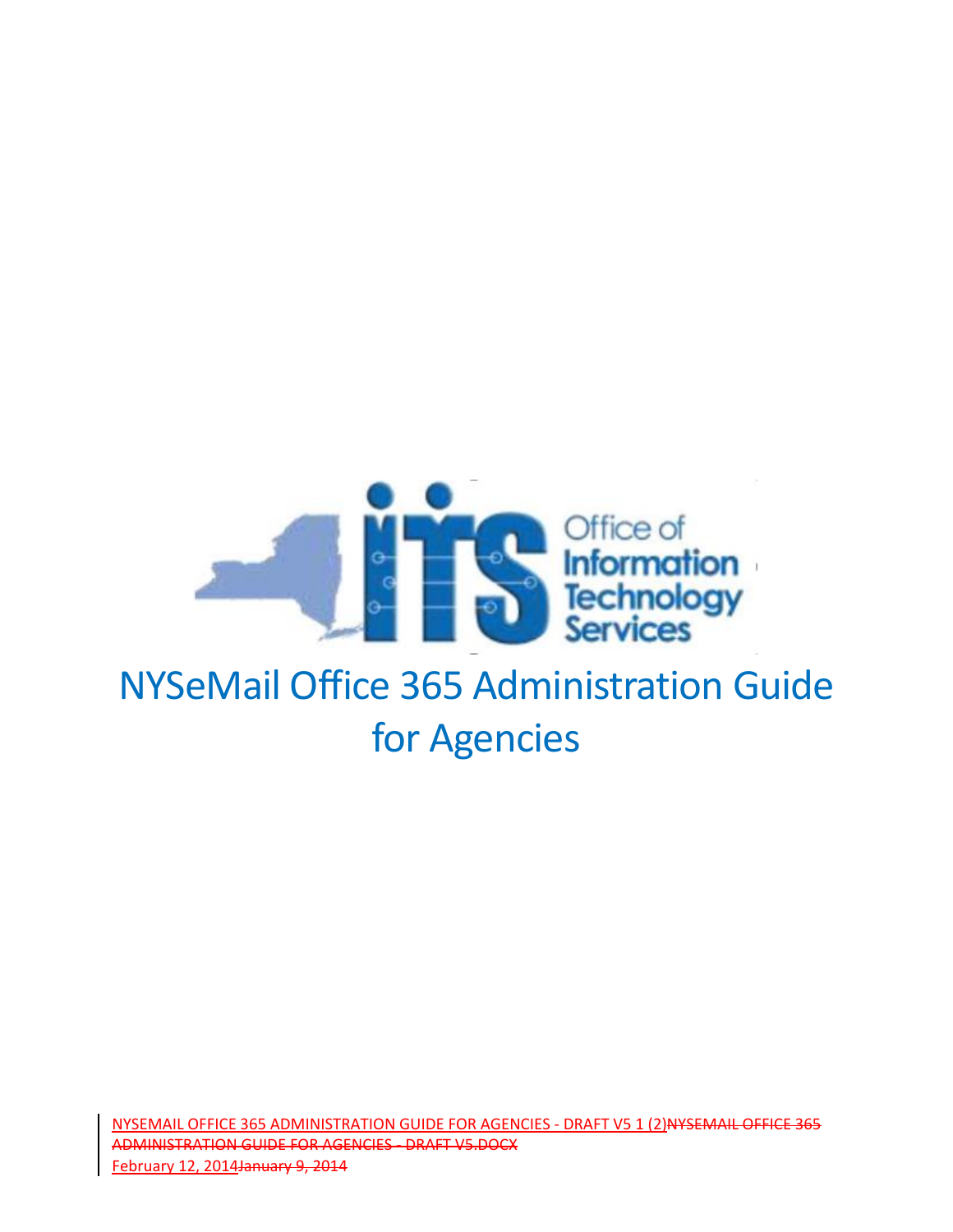| Update the GAL entries, Agency information, or Notes Field for User Mailboxes1344 |  |
|-----------------------------------------------------------------------------------|--|
|                                                                                   |  |
|                                                                                   |  |
|                                                                                   |  |
|                                                                                   |  |
|                                                                                   |  |
|                                                                                   |  |
|                                                                                   |  |
|                                                                                   |  |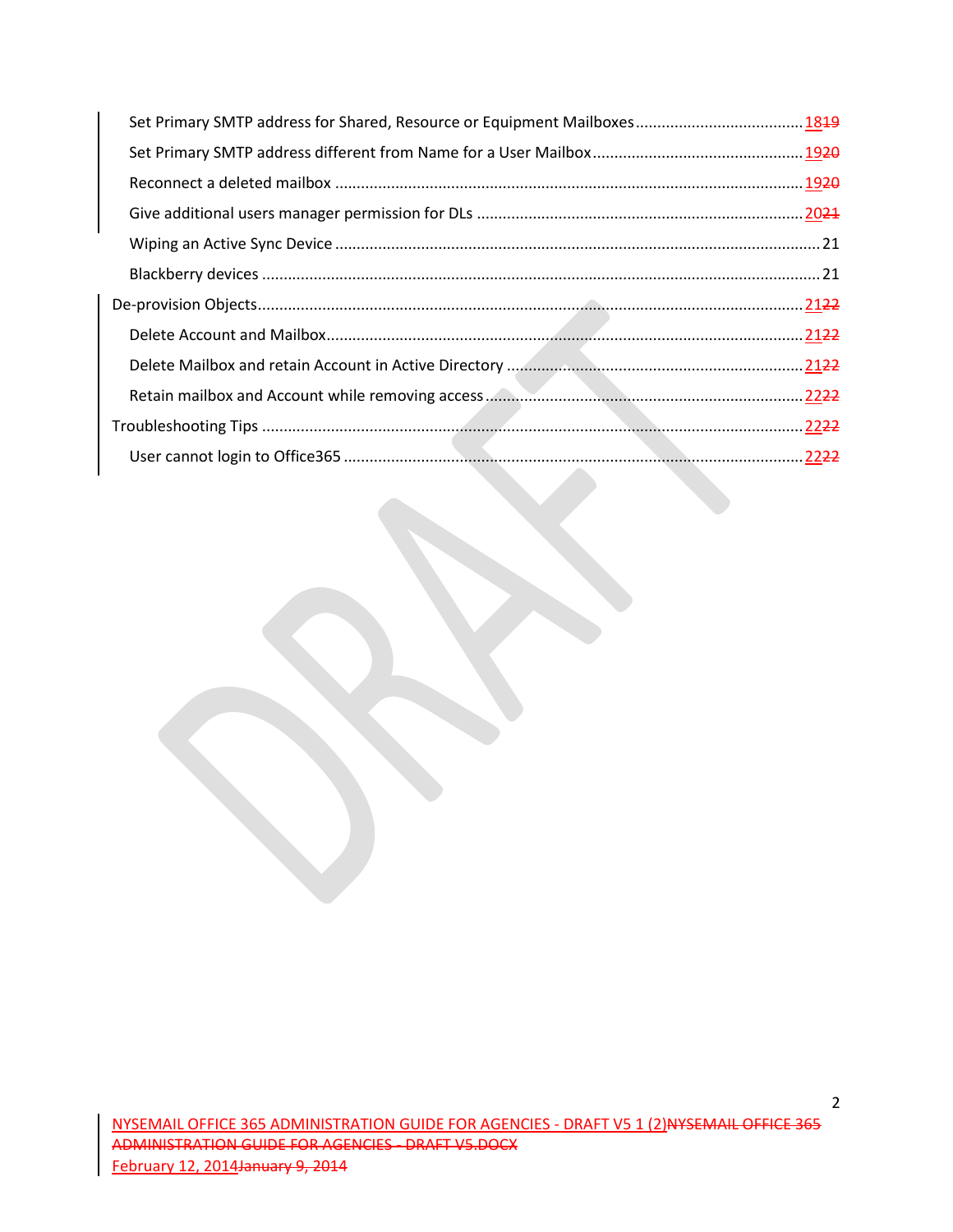## <span id="page-3-0"></span>Office 365 Overview

## <span id="page-3-1"></span>What is included

All users on Office 365 will have a 50GB mailbox with unlimited archive using the Exchange Online Archive (EOA). Users also have access to 5 licenses of Office 2013 that they can stream to up to five devices. This includes Word, Excel, Outlook, PowerPoint and Access. This means that as long as a user has a valid NYSeMail mailbox in Office 365 they can download and install Office 2013 on up to 5 devices. They will also have access to SkyDrive Pro, which includes 7GB of storage and syncs your home folder with your personal SharePoint site (formally called 'MySite'). Users can continue to use their Outlook client to access their mailbox, as well as Outlook Web Access (OWA).

#### <span id="page-3-2"></span>Software Requirements

Please refer to the following URL for software requirements:

[http://community.office365.com/en-us/wikis/manage/office-365-client-system-requirements](http://community.office365.com/en-us/wikis/manage/office-365-client-system-requirements-policy.aspx)[policy.aspx](http://community.office365.com/en-us/wikis/manage/office-365-client-system-requirements-policy.aspx)

#### <span id="page-3-3"></span>Message Limits

Please refer the following URL for message and recipient limits:

<http://help.outlook.com/en-us/dd630704.aspx>

#### <span id="page-3-4"></span>Provisioning

Provisioning will be controlled by the agency's Active Directory. For agency's using Webstar, they will continue to do so. For agencies using taskpad, this will no longer be available.

## <span id="page-3-5"></span>Archive and Retention Policy

The new archive system is Exchange Online Archive (EOA). The archive will appear as a folder in both Outlook and OWA. Currently the Statewide default retention policy is 90 days. This does not apply to calendar items, notes or contacts. If a message is deleted from the mailbox, it goes to the deleted items folder as part of the Active Mailbox. Once the Deleted Items folder is emptied, the messages go to the Recover Deleted Items folder for 30 days. The user can still recover the message at this point. *Please note that at this point the item is no longer visible within the mailbox or the archive*. After 30 days the mail item is purged and cannot be recovered. Once an item has reached the end of its retention period it is placed in the Recover Deleted items folder and is recoverable to 30 days. After 30 days the mail item is purged and cannot be recovered Please see th[e Delete versus Purge](#page-4-0) section for more information.

All PST files that the user currently has will still be accessible using their Outlook client with Office 365. A user can choose to use the Outlook client to move items from their PST to their mailbox or archive. Please keep in mind that all mail in the system folders will be subject to the 90 day retention policy.

If a user has mail that they want to keep past the 90 day retention period: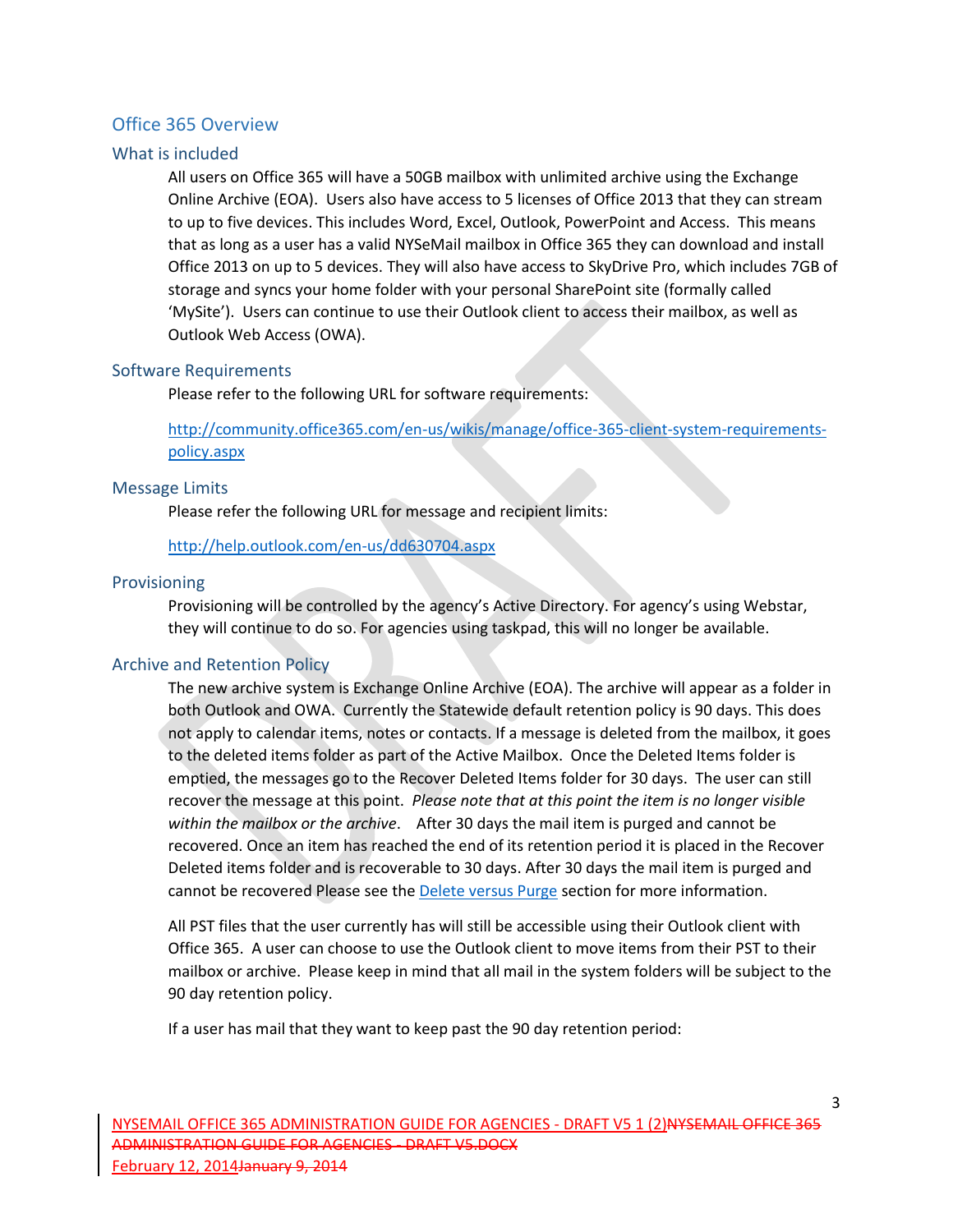- 1. Users with a Retain folder can their folder. If they don't have a retain folder, they can create a folder in their Archive or in their Mailbox that is at the same level as the Inbox
- 2. Move the message into the folder. Currently the Retain folder, the Archive or top level folders do not have a retention period so items located there (including all subfolders) are kept indefinitely.

Office 365 allows the use of "tags". The alternative tags are still under review by Counsel's office and the Chamber.

#### <span id="page-4-0"></span>Delete versus Purge

There is a distinct difference between these two terms when discussing Office 365. When a message or mailbox is deleted it is still recoverable. Once an item has been purged, *it is no longer possible for NYSeMail or Microsoft to recover the data*.

#### <span id="page-4-1"></span>OST File Sizes

It is important to be aware of OST and PST file sizes. To determine the size:

- 1. In Outlook, right-click the mailbox in the navigation pane, and then click **Properties**.
- 2. Click **Folder Size**, and then note the **Total size** value on the **Local Data** tab.

Total size (including subfolders):

482696 KB

- 3. Open the Outlook system folder by opening the following folder path, depending on the operating system:
	- Windows 7 or Windows Vista: *%userprofile%*\AppData\Local\Microsoft\Outlook
	- Windows XP: *%userprofile%*\Local Settings\Application Data\Microsoft\Outlook

Depending on the version of office you are running, your agency may need to restrict the size of the OST and PST files. For more information, please refer [here.](http://support.microsoft.com/kb/832925)

## <span id="page-4-2"></span>Provisioning New Objects

## <span id="page-4-3"></span>Office 365 Admin Center and Exchange Admin Center

Office 365 Admin Center is a dashboard that provides an overview of the service health of the components bundled in the NYSeMail tenant. The Exchange Admin Center (EAC) is the webbased management console you use to manage the items related to email that you can't manage by using the Office 365 admin center. For example, setting permissions, manage SMTP addresses, etc. Sign in with your email address, the same as accessing OWA.

To sign into the On-line Portal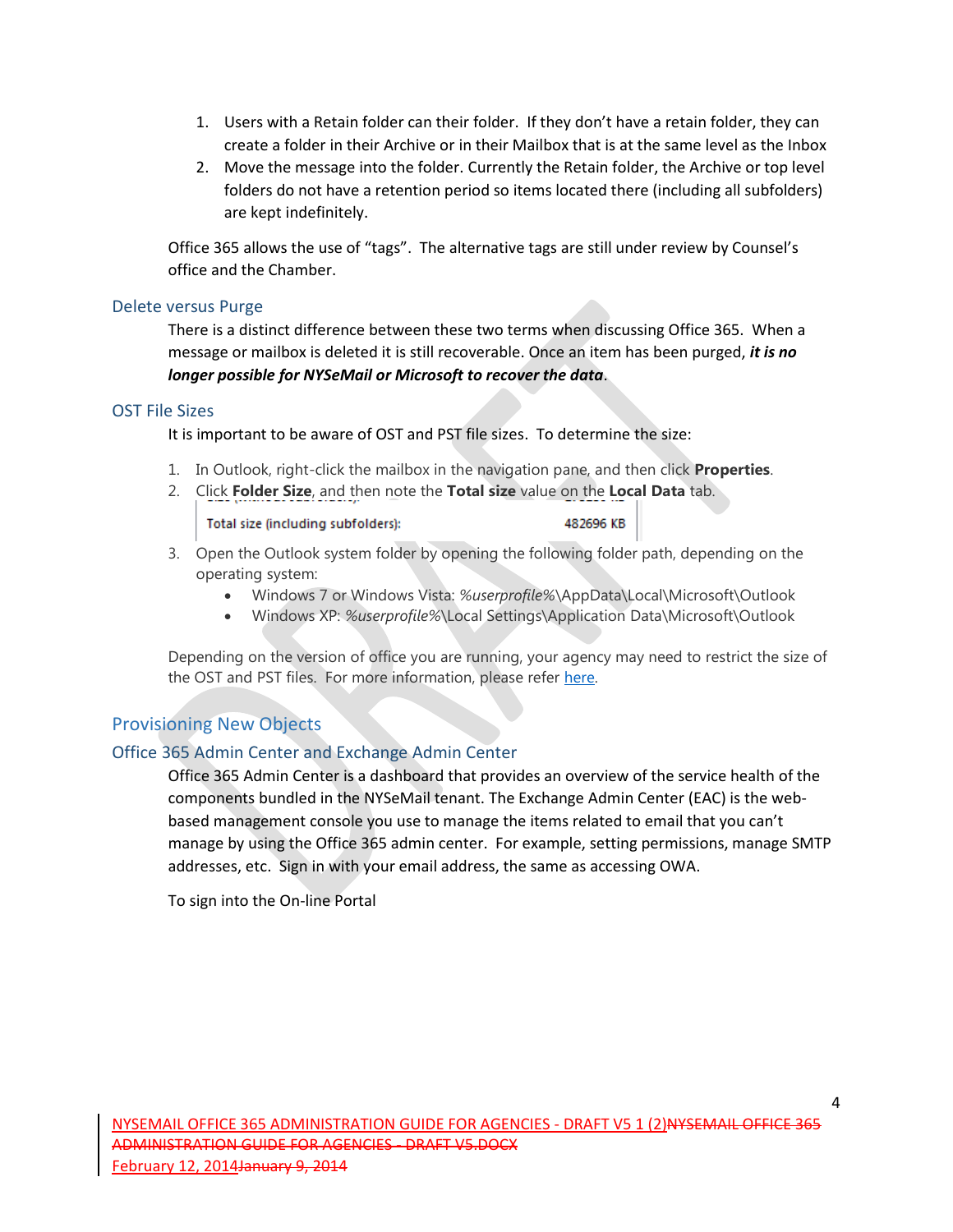## Office 365

#### Sign in with your organizational account

| someone@example.com |  |  |
|---------------------|--|--|
| Password            |  |  |
| Keep me signed in   |  |  |
| Sign in             |  |  |

#### Can't access your account?

Use your primary email address (UPN) and associated password to access the portal. When you click in the password field you should be redirected to the screen below. Enter your password.

| Office of<br><b>Information</b><br>Technology              | <b>Enterprise</b><br><b>Single Sign On</b> |
|------------------------------------------------------------|--------------------------------------------|
| Enter your primary email address and workstation password. |                                            |
| Email Address:                                             |                                            |
| Password:                                                  |                                            |
|                                                            | Sign In                                    |
|                                                            |                                            |

The Office 365 will open

#### <span id="page-5-0"></span>Exchange Admin Center

The Exchange admin center (EAC) is the web-based management console you use to manage the items related to email that you can't manage by using the Office 365 admin center.

To access the Exchange Admin Center access the following URL:

#### <https://outlook.office365.com/ecp>

Once in the Exchange Admin Center, you will need to search for the user. To do this

1. Click  $\Box$  and enter the user name in the search box.



- 2. Click  $\Box$  to begin the search.
- 3. Once you have successfully located the user, double click on the name, complete your changes and then click save. Any informational field that is populated from your AD cannot be modified in the admin center.

#### <span id="page-5-1"></span>User Mailboxes

All user mailbox accounts are created from an account in the agency's Active Directory. Admins create a user in their Active Directory. For this account to be provisioned a mailbox, it must have a UPN suffix that is the same as the primary SMTP domain. If not, the Admin will need to change the UPN suffix to match the user's primary SMTP domain. This alternate UPN routing suffix must be added to the Active Directory forest per guidance from the ITS Active Directory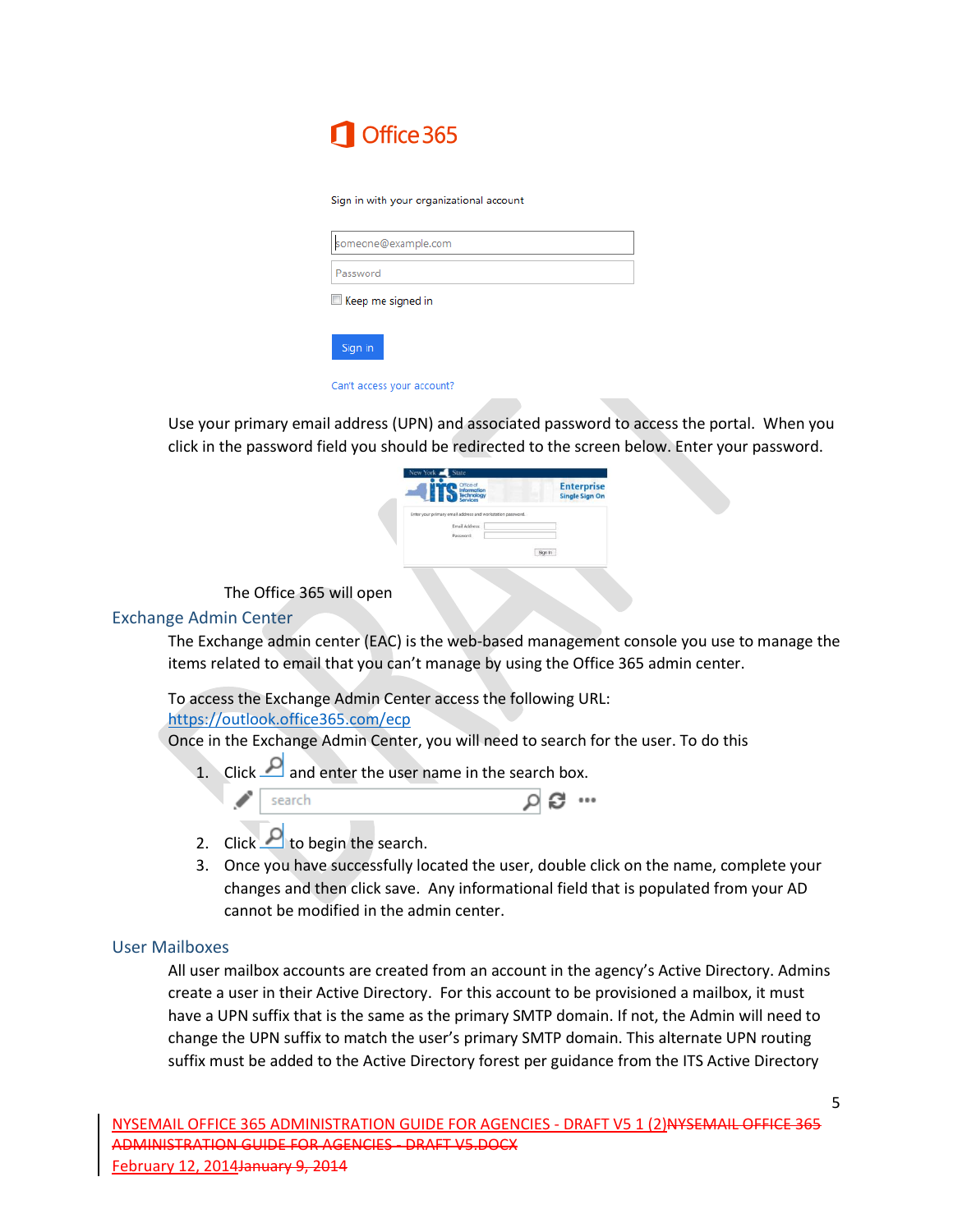group. Within 24 hours NYSeMail will detect the new account and create the corresponding mailbox in Office 365.

#### <span id="page-6-0"></span>Resource (Shared, Room and Equipment) Mailboxes

All resource (shared, room and equipment) mailboxes are 10GB with no archive. To create a resource mailbox, you will need to log into the Exchange Admin Center:

1. Select recipients and then the type of mailbox you want to create. Room and equipment mailboxes are created under resources Exchange admin center

| recipients                                                                          |  | mailboxes groups resources                                  | contacts shared |  |
|-------------------------------------------------------------------------------------|--|-------------------------------------------------------------|-----------------|--|
| 2. Click the New button                                                             |  |                                                             |                 |  |
| 3. A drop down menu will appear<br>十 ノ 面 ノ ロ …<br>Room mailbox<br>Equipment mailbox |  |                                                             |                 |  |
|                                                                                     |  | $\mathbf{1} \cdot \mathbf{1}$ $\mathbf{1} \cdot \mathbf{1}$ |                 |  |

4. Select the type of room you want to create and a dialog box will appear

new room mailbox

| *Email address: |   |                 |                          | This name will appear in the<br>address book. To make it<br>easier for users to find<br>rooms, use a consistent |
|-----------------|---|-----------------|--------------------------|-----------------------------------------------------------------------------------------------------------------|
| Location:       | ◎ | abc.state.ny.us | $\overline{\phantom{a}}$ | naming convention.                                                                                              |
| Phone:          |   |                 |                          |                                                                                                                 |
| Capacity:       |   |                 |                          |                                                                                                                 |

5. In Office 365, the default option is that all resource, (shared, room and equipment) mailboxes will be configured to AutoAccept meeting invitations. You can select delegates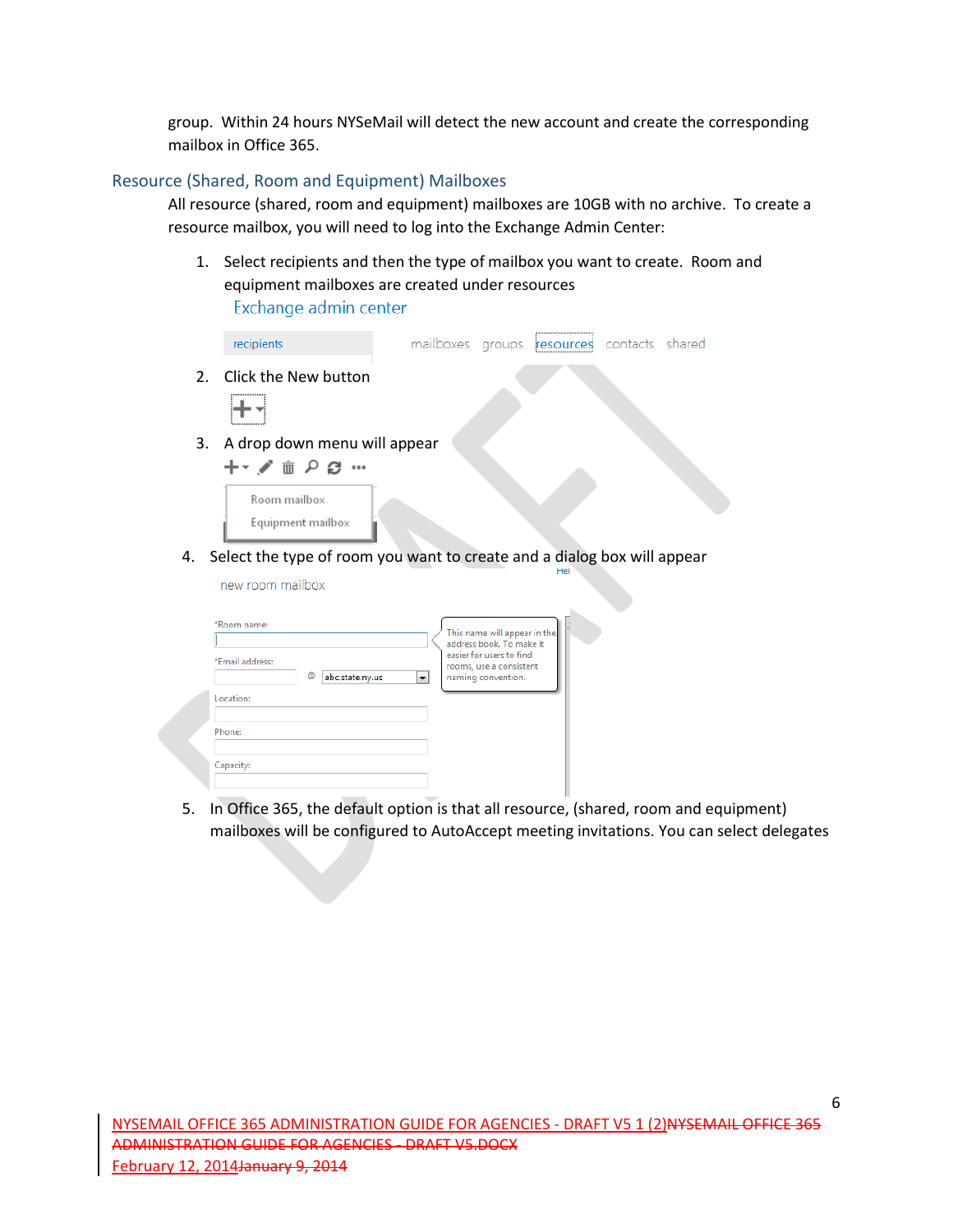| $\bullet$                                                                                                                                                                                                                                                                                                          | Accept or decline booking requests<br>automatically |
|--------------------------------------------------------------------------------------------------------------------------------------------------------------------------------------------------------------------------------------------------------------------------------------------------------------------|-----------------------------------------------------|
| On the<br>properties page<br>for this room,<br>you can set<br>detailed<br>options,<br>including<br>scheduling<br>limits,<br>permissions,<br>and text to be<br>included in the<br>response to a<br>booking<br>request. How to<br>Select<br>∩<br>delegates<br>who can<br>accept or<br>decline<br>booking<br>requests |                                                     |
| Delegates:                                                                                                                                                                                                                                                                                                         |                                                     |
| $+ -$                                                                                                                                                                                                                                                                                                              |                                                     |
|                                                                                                                                                                                                                                                                                                                    |                                                     |

#### who can accept or decline booking requests.

6. Once you have configured the mailbox as needed, click Save. You can always make modifications later

#### <span id="page-7-0"></span>Groups

Office 365 calls distribution list Distribution Groups. In Office 365 you can create 3 types of groups: Distribution, Security and Dynamic Distribution Groups. A distribution group is a collection of two or more people that appears in the shared address book. When an email message is sent to a distribution group, it goes to all members of the group. A security group is created to grant a certain group of people access to resources. Dynamic distribution groups are created by administrators to allow communication with specific users based on current user metadata. Instead of adding users to static groups, you update the data on each user, and then use filter criteria to determine who is in the dynamic distribution group. The recipients are determined when the message is sent to the group.

To create a group, you will need to log into the Exchange Admin Center:

1. Select recipients and then the type of mailbox you want to create. Room and equipment mailboxes are created under resourcesExchange admin center

recipients

mailboxes groups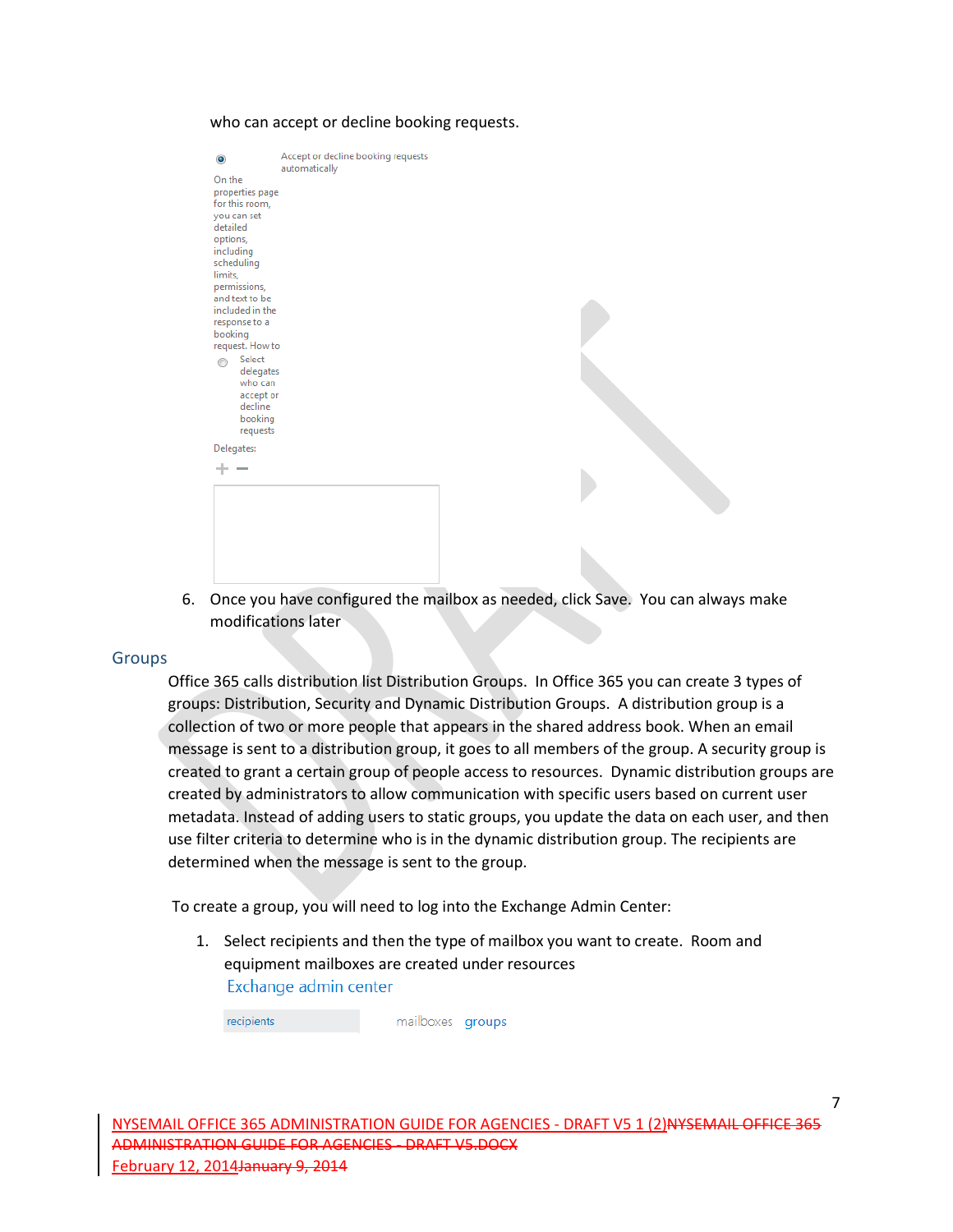2. Click the New button



3. A drop down menu will appear

| ┿ |                    | ມ | s |                            |
|---|--------------------|---|---|----------------------------|
|   | Distribution group |   |   |                            |
|   | Security group     |   |   |                            |
|   |                    |   |   | Dynamic distribution group |

4. Select the type of group you want to create and the new group box will appear. Use the naming convention of *agency*.DL.groupname.

new distribution group

| *Display name:<br>*Alias:                               | This name will appear in the<br>address book and on the To<br>and Cc lines when email is<br>sent to this group. The<br>display name should be<br>user-friendly so that users |
|---------------------------------------------------------|------------------------------------------------------------------------------------------------------------------------------------------------------------------------------|
| *Email address:<br>@<br>dfa.state.ny.us<br>Description: | will recognize what it is.<br>▼                                                                                                                                              |
| *Owners:                                                |                                                                                                                                                                              |

- 5. By default you will be the owner so if you are not the owner, make sure you specify who is. The owner will manage distribution and security groups from the Outlook Client or OWA. Please refer [here](http://help.outlook.com/en-us/140/dd630704.aspx#DistributionGroupLimits) for distribution group restrictions.
- 6. Dynamic distribution group membership is controlled by the rules specified in the group properties.



Security group will be created in Exchange Admin Center. It needs to have a name of agency.grp.groupname. It must have a display name in the display name field and an email address in the email field. This group can then be used for assigning security permissions. Group nesting within Exchange Online is now supported too, as long as the nested group is also named *agency*.grp.group2name and is also a cloud object.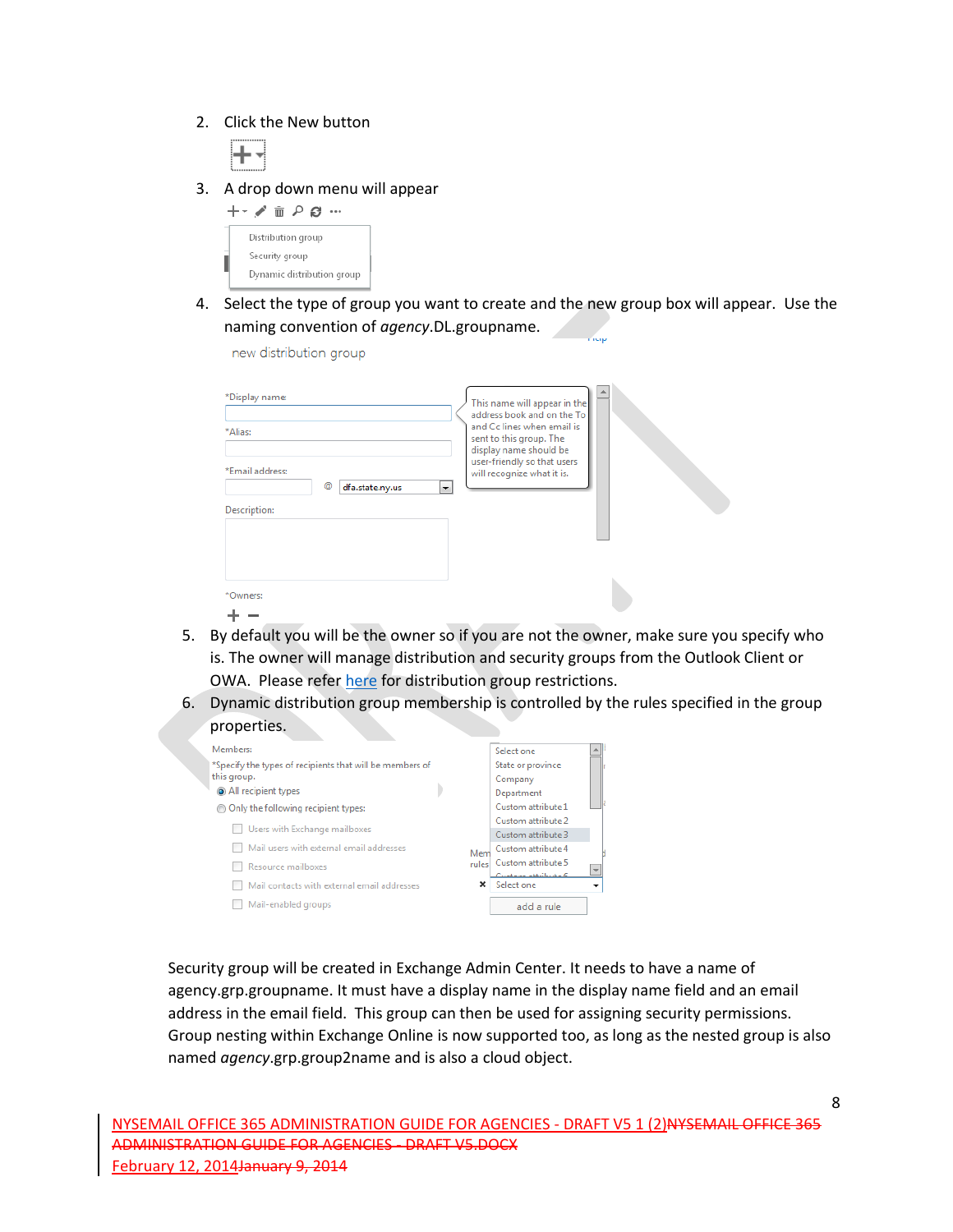#### <span id="page-9-0"></span>**ListServs**

The provisioning of a ListServ will remain a work request to NYSeMail.

#### <span id="page-9-1"></span>**Contacts**

Contacts can now be created in the Exchange Admin Console.

1. In the Exchange Admin Center, Click recipients, then contacts

#### Exchange admin center



*Note: Mail users are similar to mail contacts. Both have external e-mail addresses and both contain information about people outside your Exchange Server 2010 organization that can be displayed in the global address list (GAL) and other address lists. However, unlike a mail contact, a mail user has Active Directory logon credentials and can access resources*

*4.* Choose mail contact and fill in the required information*.* Please note that is the contact already exists you will not be allowed to create it again. If you try to create a mail user, you will get an error.

| new mail contact             |  |
|------------------------------|--|
| First name:<br>Initials:     |  |
| Last name:<br>*Display name: |  |
| *Alias:                      |  |
| *External email address:     |  |

5. *Click Save*

## <span id="page-9-2"></span>Managing Existing Objects

To manage items in Office 365, LAN Admins Active Directory and the On-line Portal. You will need to log into the Exchange Admin Center: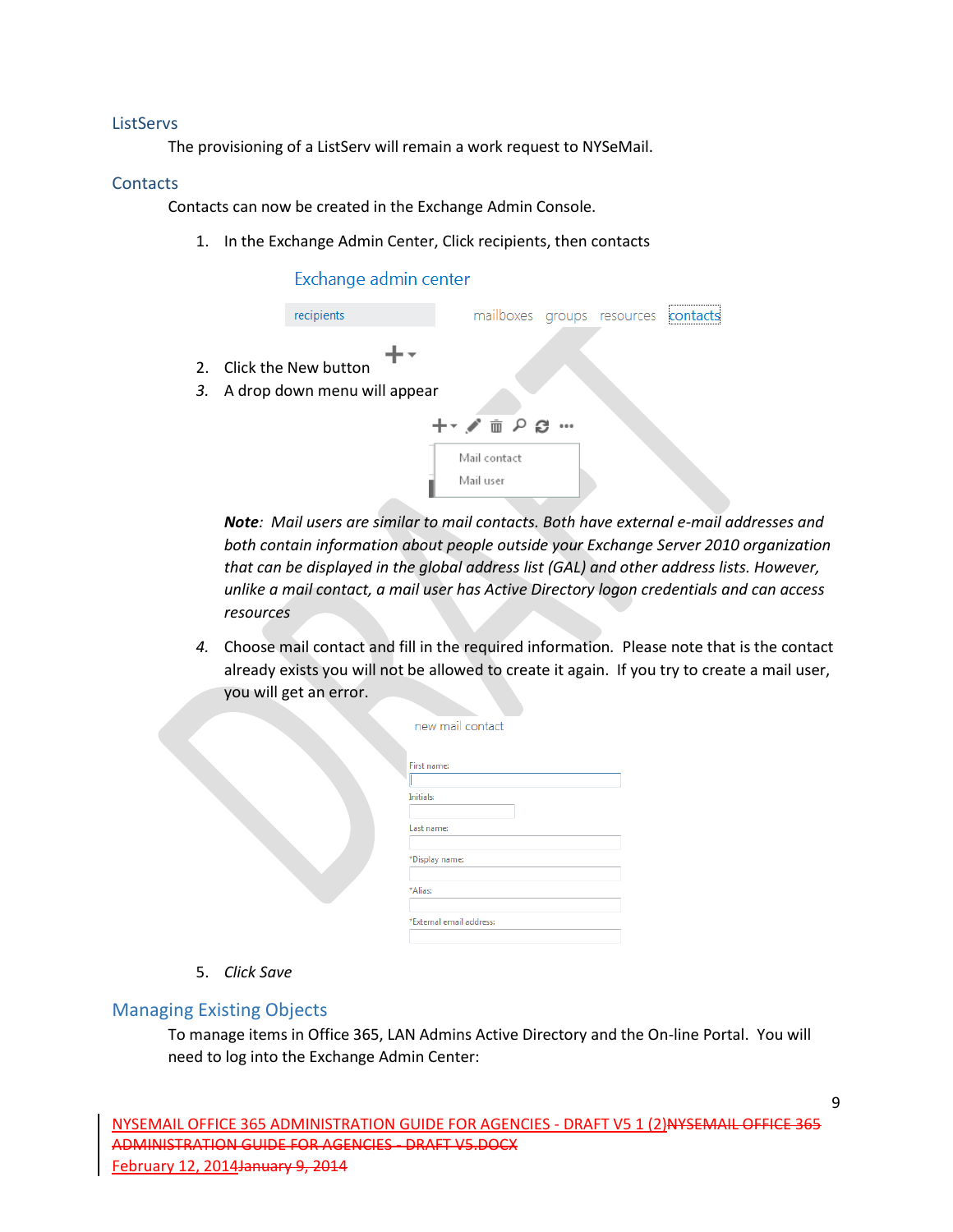1. Select recipients and then the type of mailbox you want to create. Room and equipment mailboxes are created under resources Exchange admin center

| recipients                                                 |  | <br>mailboxes groups resources contacts shared |  |
|------------------------------------------------------------|--|------------------------------------------------|--|
|                                                            |  |                                                |  |
| 2. Click $\Box$ and enter the user name in the search box. |  |                                                |  |
| search                                                     |  |                                                |  |

- 3. Click  $\Box$  to begin the search.
- 4. Once you have successfully located the user, double click on the name, complete your changes and then click save. Any informational field that is populated from your AD cannot be modified in the admin center.

#### <span id="page-10-0"></span>Rename Mailboxes

Change the user's name in your agency Active Directory. Within 24 hours NYSeMail will detect the change and update the mailbox.

#### <span id="page-10-1"></span>Resource Mailboxes

There are two methods to manage resource mailboxes

#### *Legacy Mailboxes*

Legacy mailboxes are mailboxes that existed in NYSeMail before your agency was migrated to the cloud. To manage Exchange related properties will be changed in the Exchange Admin Center. To manage Active Directory related items, you will continue to use the AD Taskpad. The Exchange Taskpad will no longer work. Please see the table below with clarification on which tool to use:

| Property                              | <b>Tool To Manage</b> |
|---------------------------------------|-----------------------|
| <b>Full Access/Send As Permission</b> | Exchange Admin Center |
| MailTip                               | Exchange Admin Center |
| Forwarding                            | Exchange Admin Center |
| <b>Delivery Restrictions</b>          | Exchange Admin Center |
| <b>Email Address</b>                  | Taskpad               |
| Member Of                             | TaskPad               |
| Name                                  | Taskpad               |
| <b>Contact Information</b>            | Taskpad               |
| Organization                          | Taskpad               |

#### *New Shared Mailboxes*

All properties are managed in the Exchange Admin Center.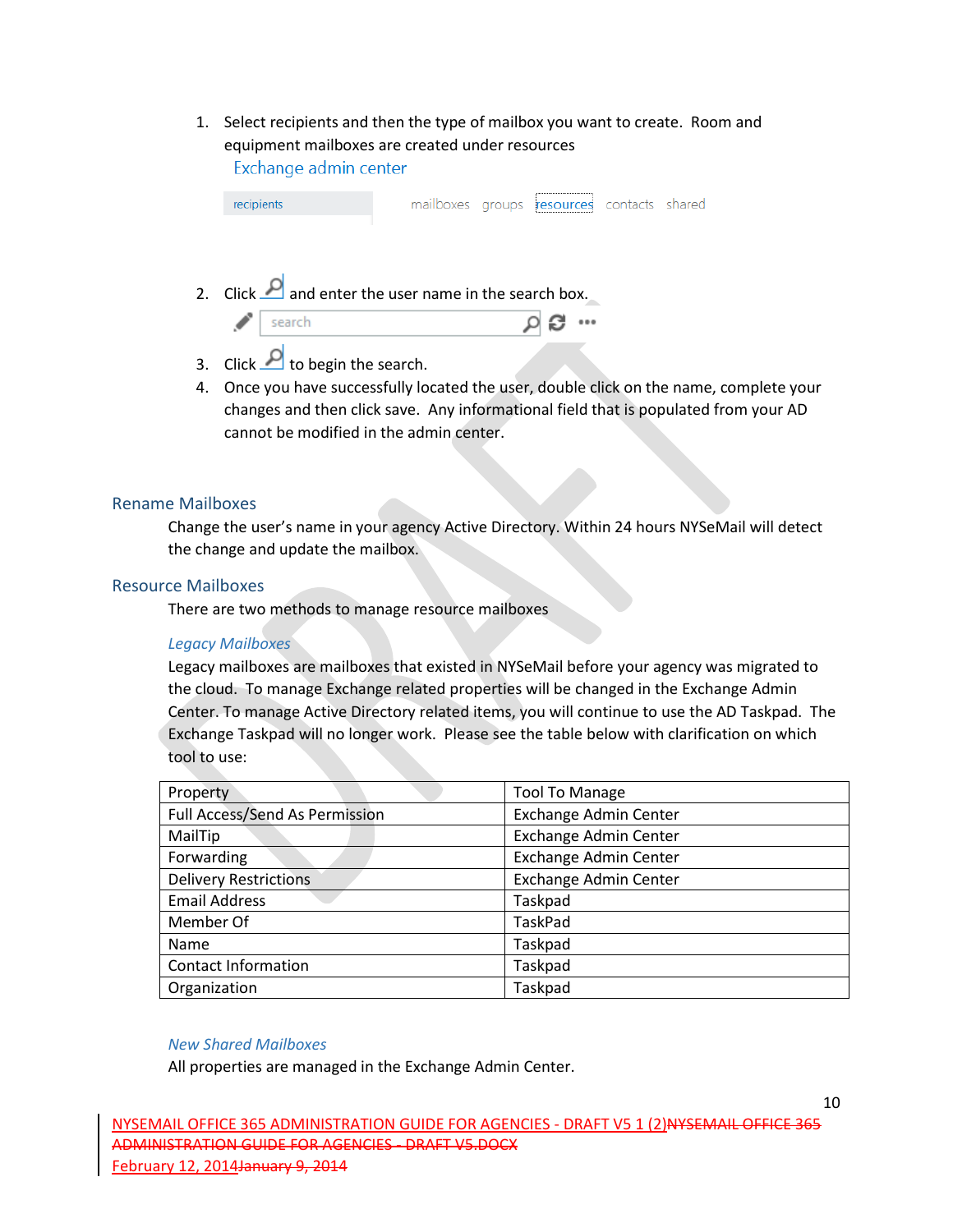#### <span id="page-11-0"></span>Manage Group and Distribution List Memberships

There are two methods to manage groups and Distribution Lists.

#### *Legacy Groups and Distribution Lists*

Legacy groups and distribution lists that existed in NYSeMail before your agency was migrated to the cloud. To manage Exchange related properties you will use in the Exchange Admin Center. To manage Active Directory related items, like membership, you will continue to use the AD Taskpad. The Exchange Taskpad will no longer work. Please see the table below for more clarification:

| Property                     | <b>Tool To Manage</b>        |
|------------------------------|------------------------------|
| Name, description            | Taskpad                      |
| Owner                        | <b>Taskpad</b>               |
| <b>Members</b>               | Taskpad                      |
| <b>Delivery Restrictions</b> | <b>Exchange Admin Center</b> |
| Send As/ Send on Behalf      | <b>Exchange Admin Center</b> |
| MailTip                      | <b>Exchange Admin Center</b> |

#### *New Groups and Distribution Lists*

All properties are managed in the Exchange Admin Center.

#### <span id="page-11-1"></span>Forward emails to another email address

This will be managed in the Exchange Admin Portal.

1. Access the Admin Center. Click Recipients

## Exchange admin center

| recipients            |  |
|-----------------------|--|
| permissions           |  |
| compliance management |  |
| mail flow             |  |
| mobile                |  |
|                       |  |

2. Locate the mailbox you need to modify and double click on it.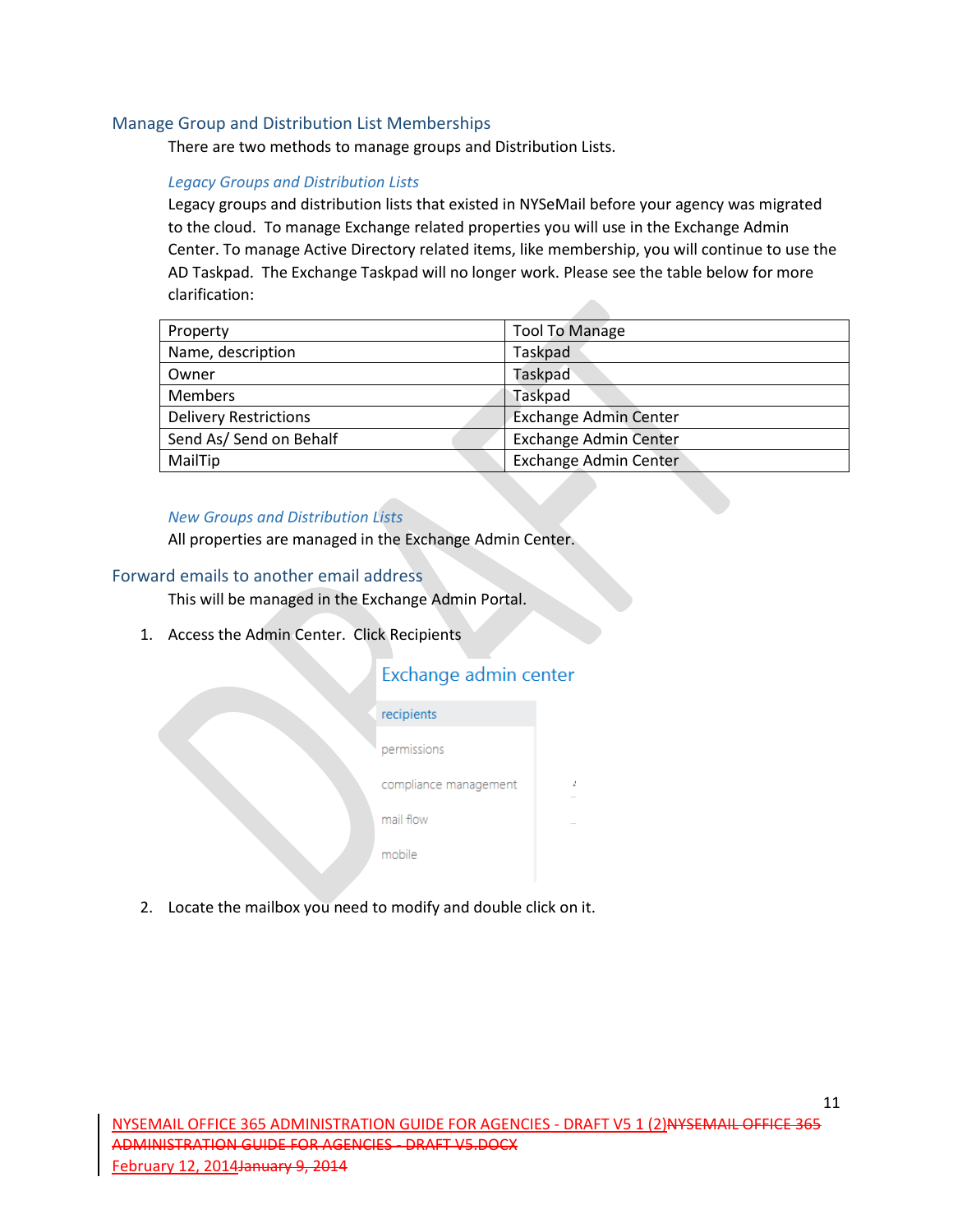#### Click Mailbox Features

general

mailbox usage

#### contact information

organization

email address

#### mailbox features

member of

MailTip

- mailbox delegation
- 3. Under Mail Flow click view details

Mail Flow **Delivery Options** Delivery options control forwarding and recipient limits. **View details** 

*4.* Check the box to enable forwarding and select the account you want to forward the mail to. It can only be forwarded to another NYSeMail object. This does include contacts. **However, w***e recommend you only forward email to another NYSeMail mailbox because forwarding mail to an address outside of NYSeMail is not encrypted.* 

| delivery options                                                                                                                                       |                                    | Help                                                                                    |
|--------------------------------------------------------------------------------------------------------------------------------------------------------|------------------------------------|-----------------------------------------------------------------------------------------|
| <b>Forwarding Address</b><br>Forward email to the following recipient.<br>Learn more<br>Enable forwarding<br>Forward email to the following recipient: |                                    | Use this setting to forward<br>email messages sent to the<br>user to another recipient. |
|                                                                                                                                                        | browse                             |                                                                                         |
| address and mailbox                                                                                                                                    | Deliver message to both forwarding |                                                                                         |
| <b>Recipient limit</b><br>Maximum recipients:                                                                                                          |                                    |                                                                                         |
| 500                                                                                                                                                    |                                    |                                                                                         |

12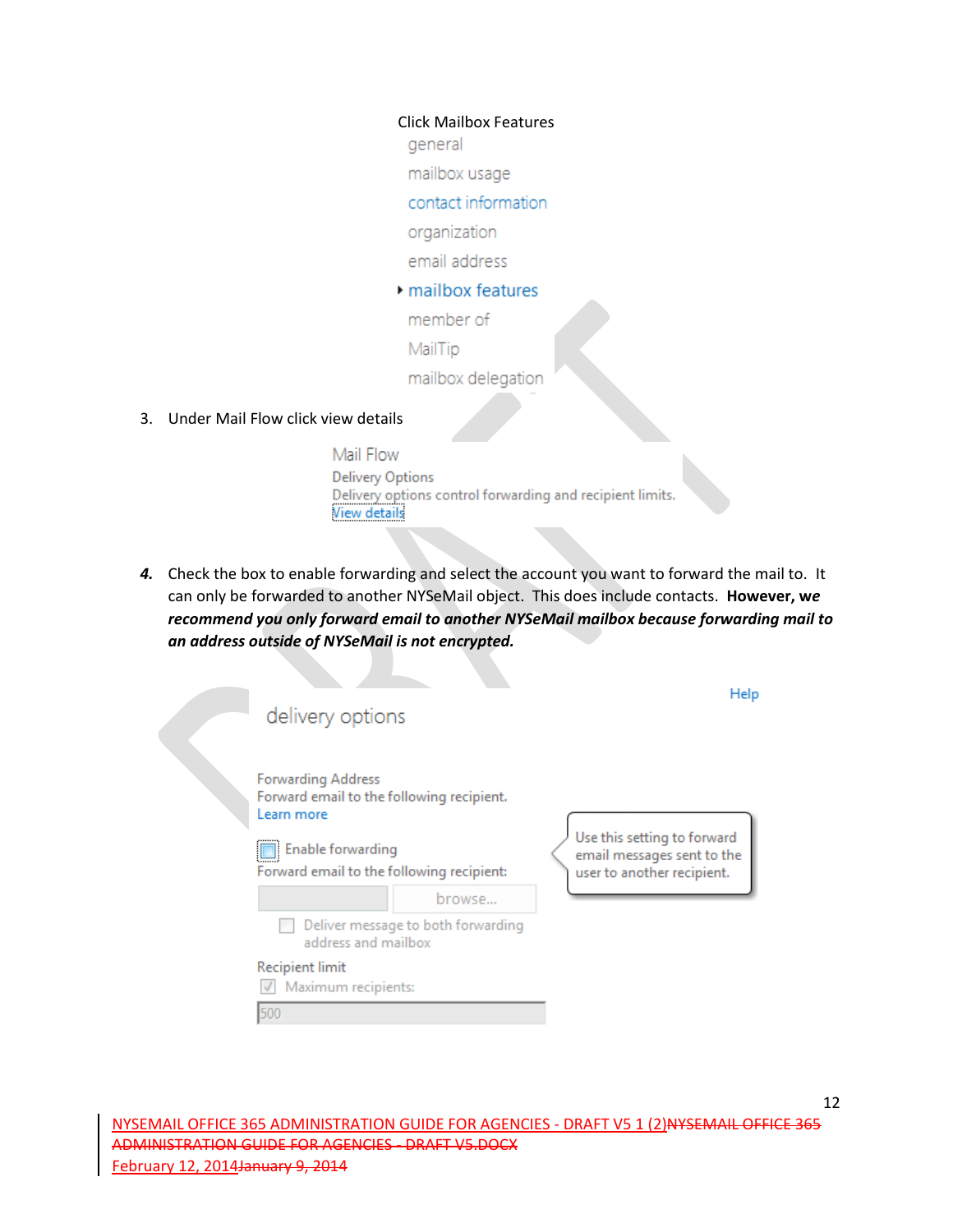#### <span id="page-13-0"></span>Placing a user on Legal Hold

We are not using Litigation hold, we are now using In-Place Hold. NYSeMail Admins do not have the rights to do this. This must be done by a designated admin in the agency.

1. If you have the rights, go the Exchange Admin Center and click compliance management

compliance management

2. Click on-place eDiscovery & hold

in-place eDiscovery & hold

- 3. Click Edit an existing hold, click
- 4. Click New to add a new hold
- 5. Enter a name and description then click Next.
- 6. Add the mailbox to be placed on hold  $+$
- 7. If you have eDiscovery rights, you can specify the search criteria. Click next.
- 8. Check the box to Place content matching the search query in selected mailboxes on hold.
- 9. You can specify hold indefinitely or for a number of days
- 10. Click Finish

#### *\*Note: If a user does not have rights to do any of this they will get an error at this time*

#### <span id="page-13-1"></span>Hide a user in the GAL

This can only be performed in Exchange Admin portal for accounts that reside in the cloud (i.e. shared mailboxes).

Once in the Exchange Admin Center, you will need to search for the user. To do this

1. Click  $\Box$  and enter the user name in the search box.

|  | 1. S.T |  |
|--|--------|--|
|  |        |  |

- 2. Click  $\Omega$  to begin the search.
- 3. Double click on the name Select General and check the box to hide from address lists Hide from address lists

*\*Any other mailboxes will require a work request to NYSeMail*

#### <span id="page-13-2"></span>Update the GAL entries, Agency information, or Notes Field for User Mailboxes

Update the fields in the agency Active Directory. Within 24 hours NYSeMail will detect the change and update the mailbox.

#### <span id="page-13-3"></span>Managed Folder Policy

Office 365 does not use managed folder policies, it uses Tags. See [Archive and Retention Policy](#page-3-5) section for more information.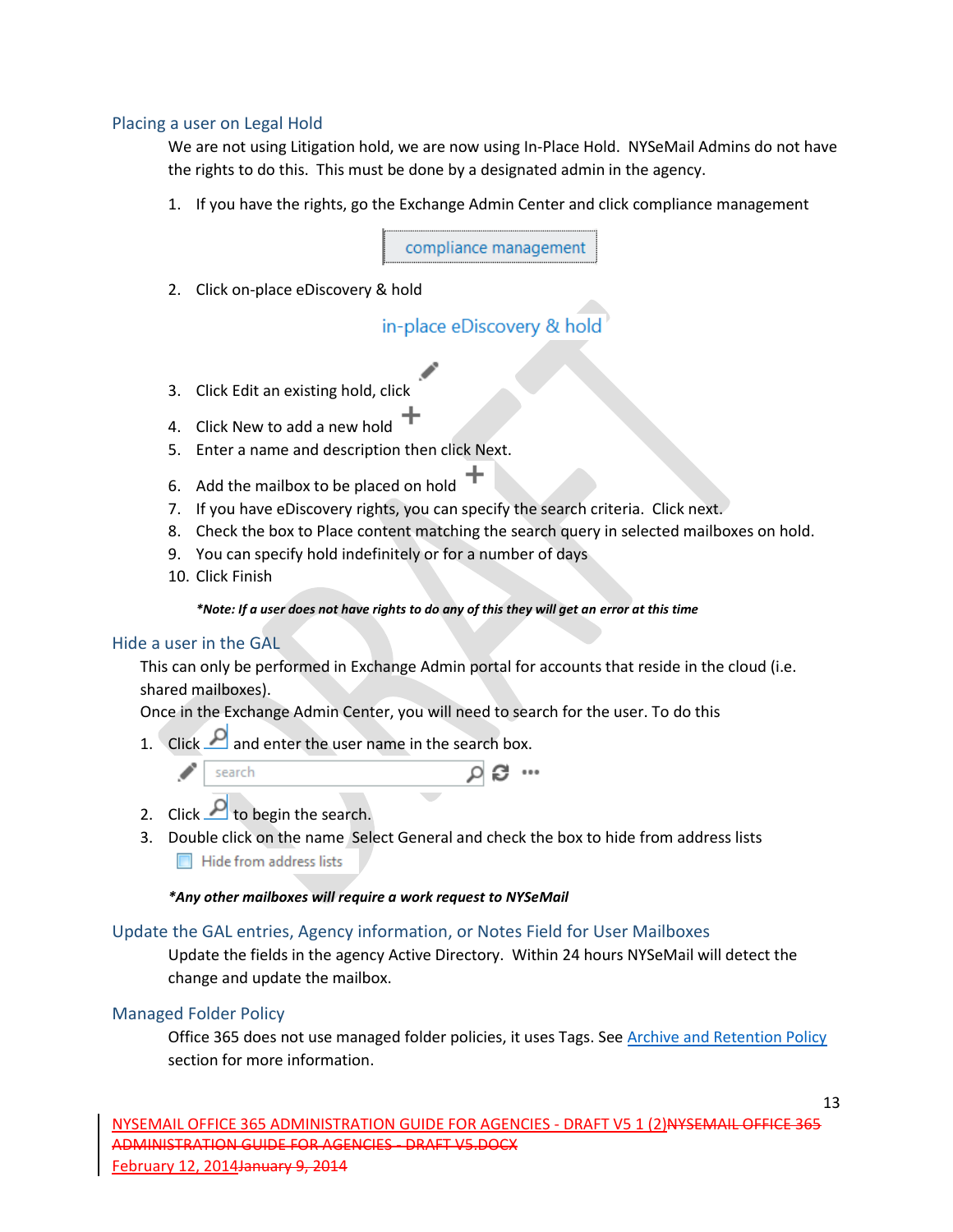#### <span id="page-14-0"></span>Restrict messages from a user or group

1. Access the Exchange Admin Center. Click Recipients

## Exchange admin center

| recipients            |  |
|-----------------------|--|
| permissions           |  |
| compliance management |  |
| mail flow             |  |
| mobile                |  |

- 2. Locate the mailbox you need to modify and double click on it.
- 3. Click mailbox features

| <b>Click Mailbox Features</b> |                                   |  |  |
|-------------------------------|-----------------------------------|--|--|
|                               | general                           |  |  |
|                               | mailbox usage                     |  |  |
|                               | contact information               |  |  |
|                               | organization                      |  |  |
|                               | email address                     |  |  |
|                               | $\triangleright$ mailbox features |  |  |
|                               | member of                         |  |  |
|                               | MailTip                           |  |  |
|                               | mailbox delegation                |  |  |
|                               |                                   |  |  |

## 4. Click View details under Message Delivery Restrictions

Message Delivery Restrictions Message delivery restrictions define which senders can and can't send messages to this recipient. View details

5. Configure the Accept and/or Reject properties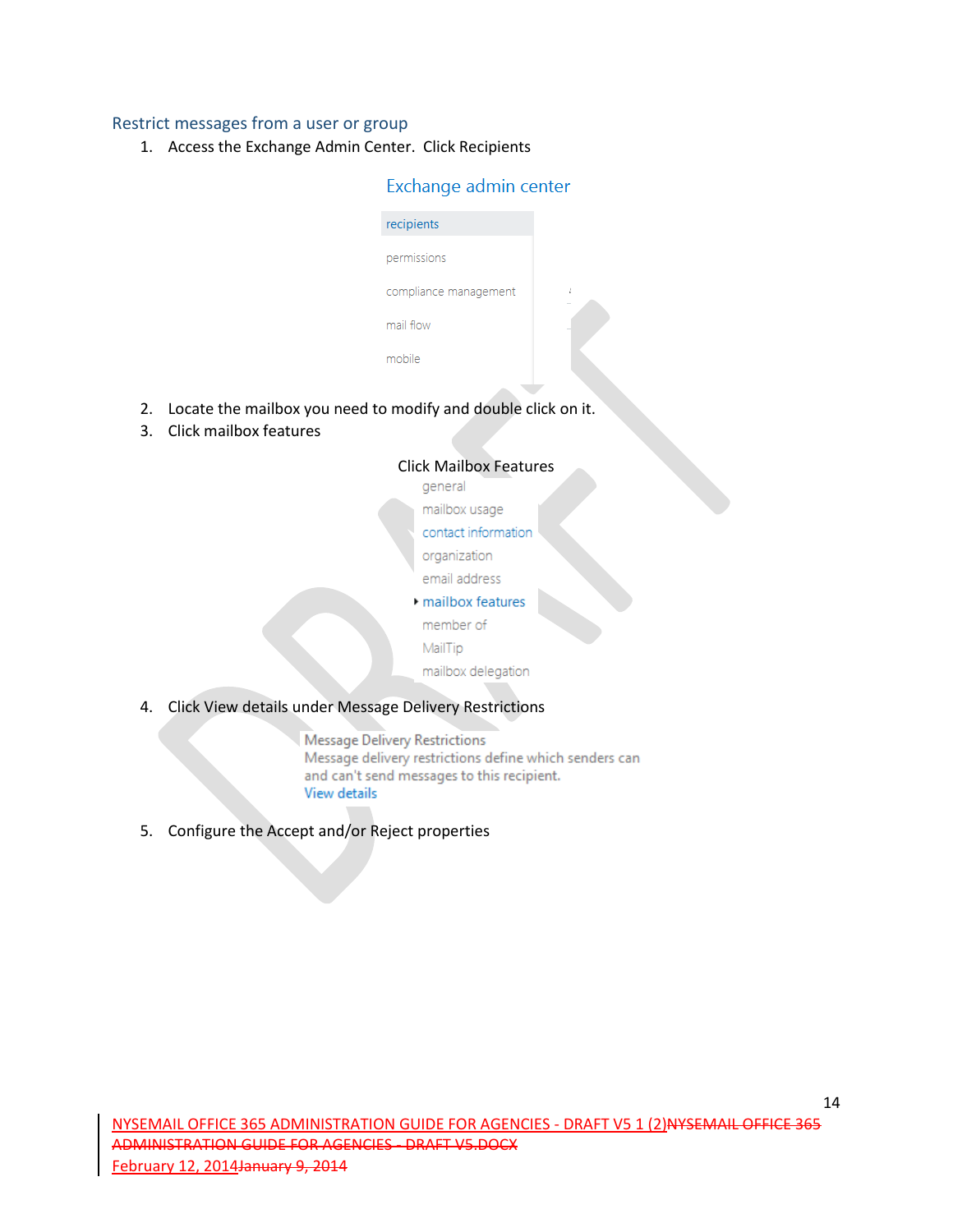| message delivery restrictions                                                                                 |   |  |
|---------------------------------------------------------------------------------------------------------------|---|--|
| Accept messages from:<br>All senders<br>O Only senders in the following list<br>÷<br>$\overline{\phantom{a}}$ |   |  |
| <b>DISPLAY NAME</b>                                                                                           |   |  |
| Require that all senders are<br>$\blacksquare$<br>authenticated                                               |   |  |
| Reject messages from:<br><sup>O</sup> No senders<br>Senders in the following list                             |   |  |
| $\overline{\phantom{a}}$<br>--                                                                                |   |  |
| <b>DISPLAY NAME</b>                                                                                           | ▲ |  |
|                                                                                                               |   |  |

6. Click OK and then Save

## <span id="page-15-0"></span>Send As, Send on Behalf of, or Full Access Permissions

1. Access the Admin Center. Click Recipients

| Exchange admin center |   |
|-----------------------|---|
| recipients            |   |
| permissions           |   |
| compliance management | ć |
| mail flow             |   |
| mobile                |   |
|                       |   |

- 2. Locate the mailbox you need to modify and double click on it.
- 3. Click Mailbox Delegation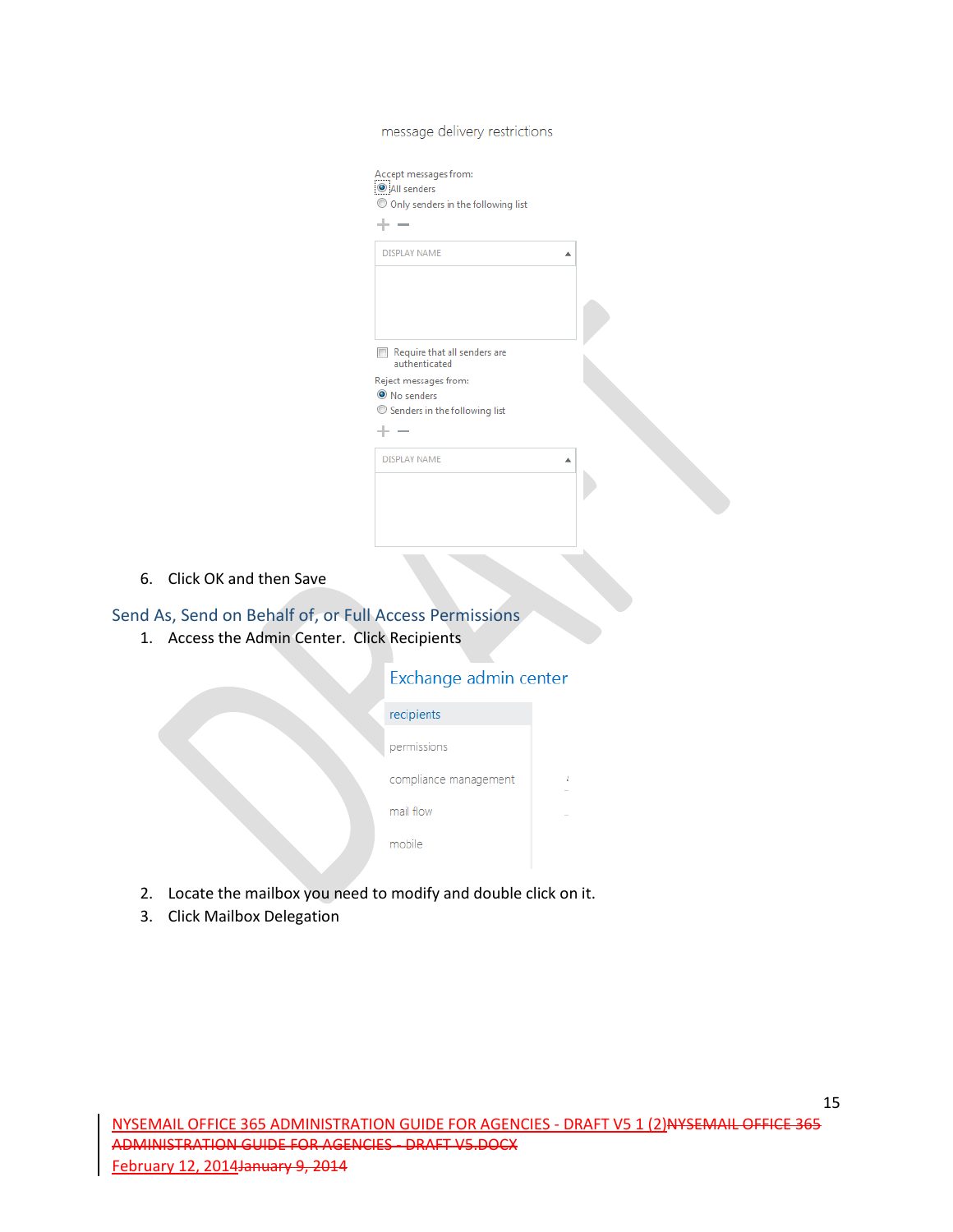- general mailbox usage contact information organization email address mailbox features member of MailTip mailbox delegation
- 4. Under Send As, Send on Behalf or Full Access click
- 5. Find the user, Click and then OK.
- 6. Click Save

#### <span id="page-16-0"></span>Restrict messages from a user or group

1. Access the Admin Center. Click Recipients

## Exchange admin center

| recipients            |
|-----------------------|
| permissions           |
| compliance management |
| mail flow             |
| mobile                |

2. Locate the mailbox you need to modify and double click on it.

| Click Mailbox Features                 |
|----------------------------------------|
| general                                |
| mailbox usage                          |
| contact information                    |
| organization                           |
| email address                          |
| $\blacktriangleright$ mailbox features |
| member of                              |
| MailTip                                |
| mailbox delegation                     |
|                                        |

3. Click View details under Message Delivery Restrictions

Message Delivery Restrictions Message delivery restrictions define which senders can and can't send messages to this recipient. View details

4. Configure the Accept and/or Reject properties

16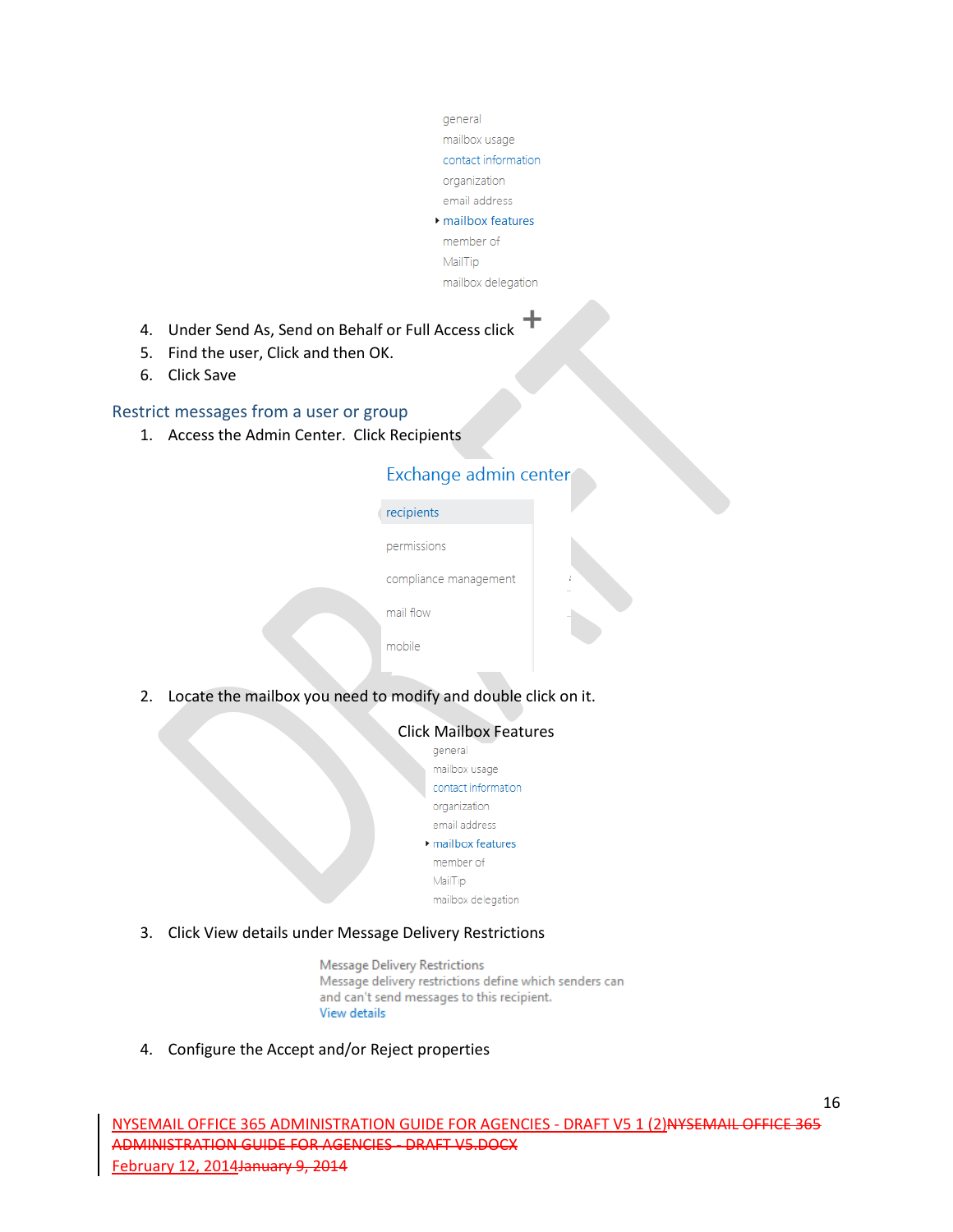| $\sim$<br>--                                                            |   |  |
|-------------------------------------------------------------------------|---|--|
| <b>DISPLAY NAME</b>                                                     |   |  |
|                                                                         |   |  |
|                                                                         |   |  |
|                                                                         |   |  |
| Require that all senders are<br>authenticated                           |   |  |
| Reject messages from:                                                   |   |  |
| <sup>O</sup> No senders<br>$\circledcirc$ Senders in the following list |   |  |
| --<br>$\sim$                                                            |   |  |
| <b>DISPLAY NAME</b>                                                     | A |  |
|                                                                         |   |  |

message delivery restrictions

5. Click OK and then Save

## <span id="page-17-0"></span>Enable or Disable Active Sync and/or OWA for a domain

When the agency is migrating to NYSeMail, this process will be established at the time. If this is requested after migration, it will require a service request.

## <span id="page-17-1"></span>Enable or Disable Active Sync and/or OWA for a user mailbox

1. Access the Admin Center. Click Recipients

## Exchange admin center

| recipients            |  |
|-----------------------|--|
| permissions           |  |
| compliance management |  |
| mail flow             |  |
| mobile                |  |

2. Locate the mailbox you need to modify and double click on it.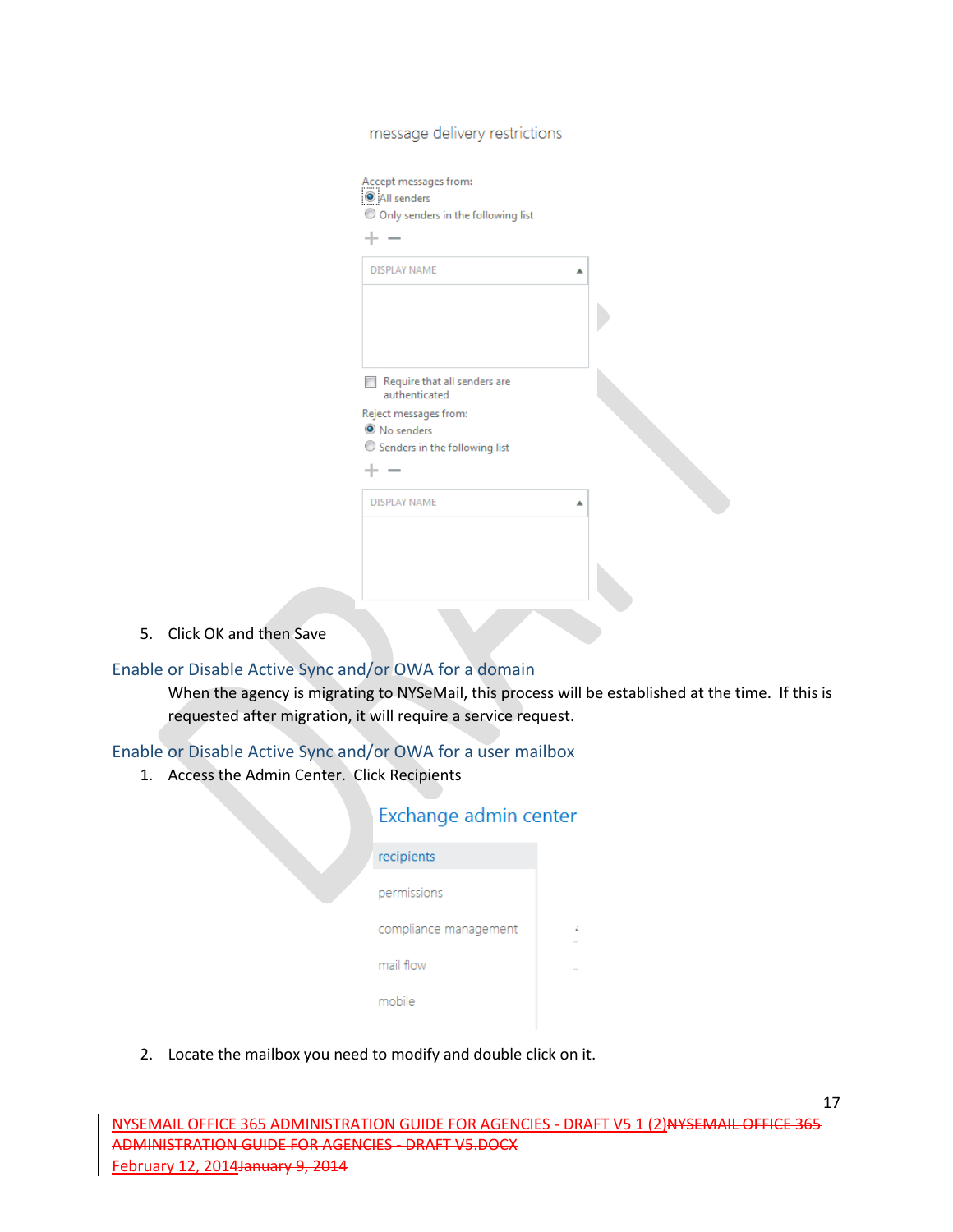#### Click Mailbox Features

general

mailbox usage

contact information

organization

email address

#### mailbox features

member of

MailTip

mailbox delegation

3. Select the service you want to modify under Mobile Devices

**Mobile Devices** Disable Exchange ActiveSync **Disable OWA for Devices View details** 

- 4. If you want to see what devices have linked to their mailbox, click view details.
- 5. Click Save

#### <span id="page-18-0"></span>Add or remove users from a Distribution List

This process has not changed. The Owner(s) of the Distribution List will manage the list from the Outlook Client.

#### <span id="page-18-1"></span>Set Primary SMTP address for a Name Change for User Mailboxes

Update the user name in the agency Active Directory. Within 24 hours NYSeMail will detect the change, update the user name and SMTP address.

#### <span id="page-18-2"></span>Set Primary SMTP address for Shared, Resource or Equipment Mailboxes

1. Access the Admin Center. Click Recipients

| Exchange admin center |  |  |
|-----------------------|--|--|
| recipients            |  |  |
| permissions           |  |  |
| compliance management |  |  |
| mail flow             |  |  |
| mobile                |  |  |
|                       |  |  |

2. Select Shared

| mailboxes | resources | <i>contacts</i> | shared |
|-----------|-----------|-----------------|--------|
|           |           |                 |        |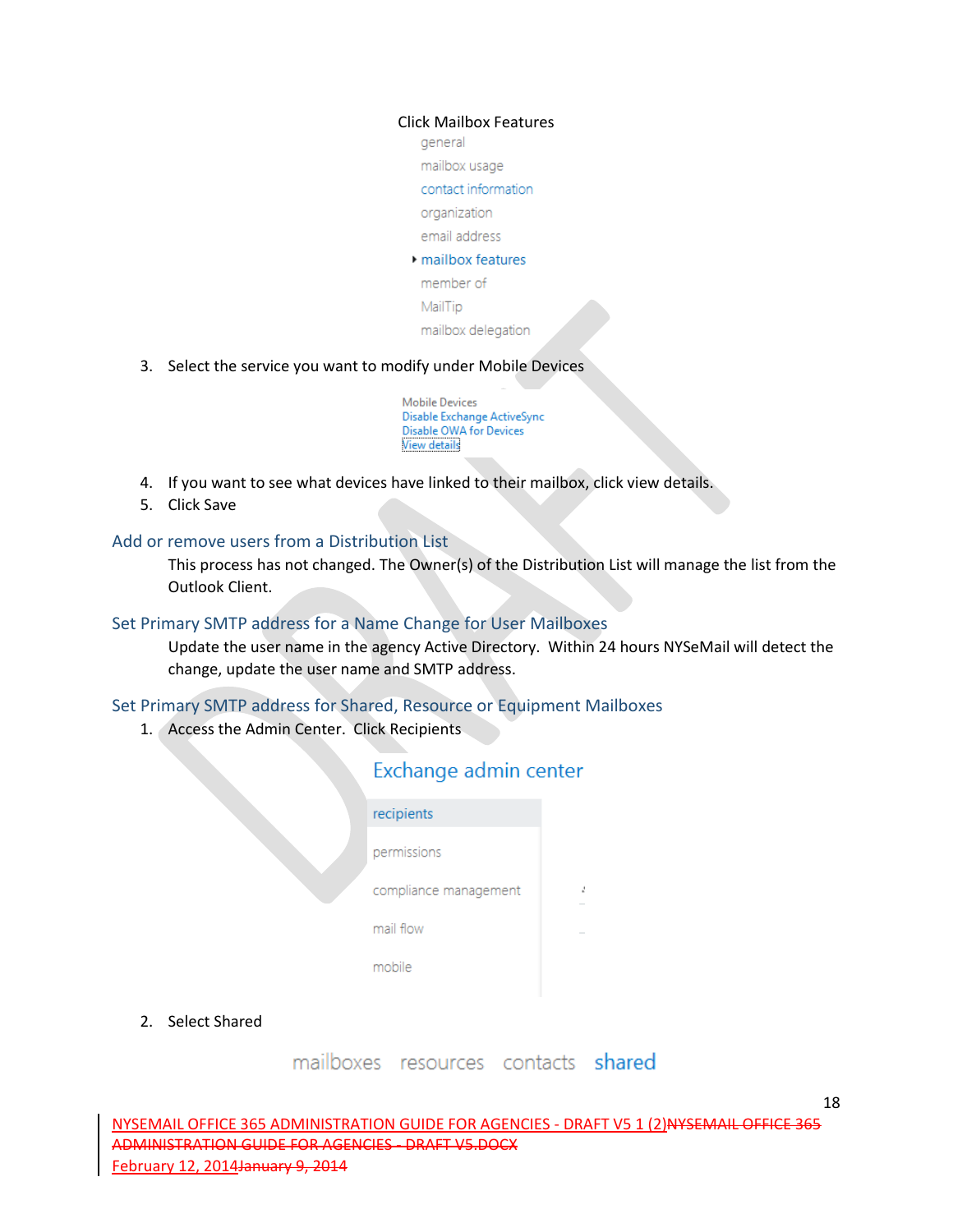- 3. Locate the mailbox you need to modify and double click on it
- 4. Click Email address
- general mailbox delegation mailbox usage contact information organization
- ▶ email address mailbox features member of MailTip
- 5. Click on the pencil icon to edit
- 6. To add another SMTP address, click the + icon

## <span id="page-19-0"></span>Set Primary SMTP address different from Name for a User Mailbox

This require a work request to NYSeMail.

## <span id="page-19-1"></span>Reconnect a deleted mailbox

Please remember that you only have 30 days to reconnect a deleted mailbox. The process for reconnecting Mailboxes depends on the functional level of the Agency Domain.

For HSEN customers, please continue to request OFTSEC to restore accounts.

#### *Forest Functional Level is 2008*

1. First you need to determine if the mailbox can be restored. Access the Office 365 Admin Center and click users and groups

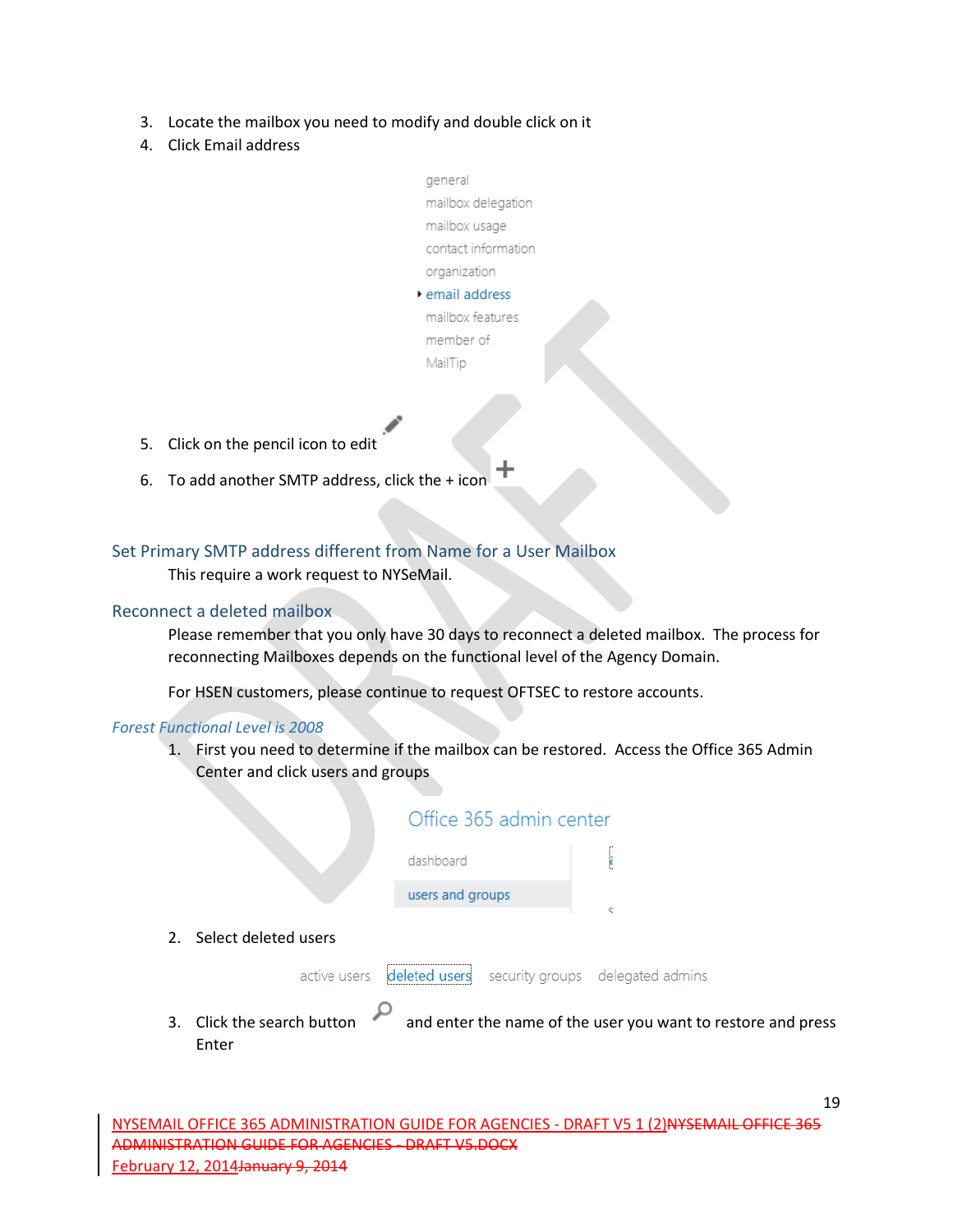| User Name Herel |  |
|-----------------|--|
|-----------------|--|

- 4. Restore the account in the Agency Active Directory and allow for a sync cycle to complete.
- 5. Once the sync cycle is complete, the mailbox will automatically be restored.

## *Functional forest level is lower than 2008*

Option one is to use a third party tool to restore the account

Option two:

1. Determine if the mailbox can be restored. Access the Office 365 Admin Center and click users and groups

|    |                                                                                               |                       | Office 365 admin center |                                                                                       |
|----|-----------------------------------------------------------------------------------------------|-----------------------|-------------------------|---------------------------------------------------------------------------------------|
|    |                                                                                               | dashboard             |                         | ł                                                                                     |
|    |                                                                                               | users and groups      |                         |                                                                                       |
|    | 2. Select deleted users                                                                       |                       |                         | c                                                                                     |
|    | active users                                                                                  | deleted users         |                         | security groups delegated admins                                                      |
|    | Enter                                                                                         | <b>User Name Here</b> | ×                       | 3. Click the search butt and enter the name of the user you want to restore and press |
| 4. | If the mailbox is listed there, submit a request to NYSeMail to have the Account<br>restored. |                       |                         |                                                                                       |

- 5. Create a new account in the Agency AD with the correct UPN.
- 6. Once the Agency and NYSeMail accounts have been restored, the Sync process will need to run. At that point, the mailbox should be reconnected.

## <span id="page-20-0"></span>Give additional users manager permission for DLs

Locate the group in the Exchange Admin Center, and double click on it.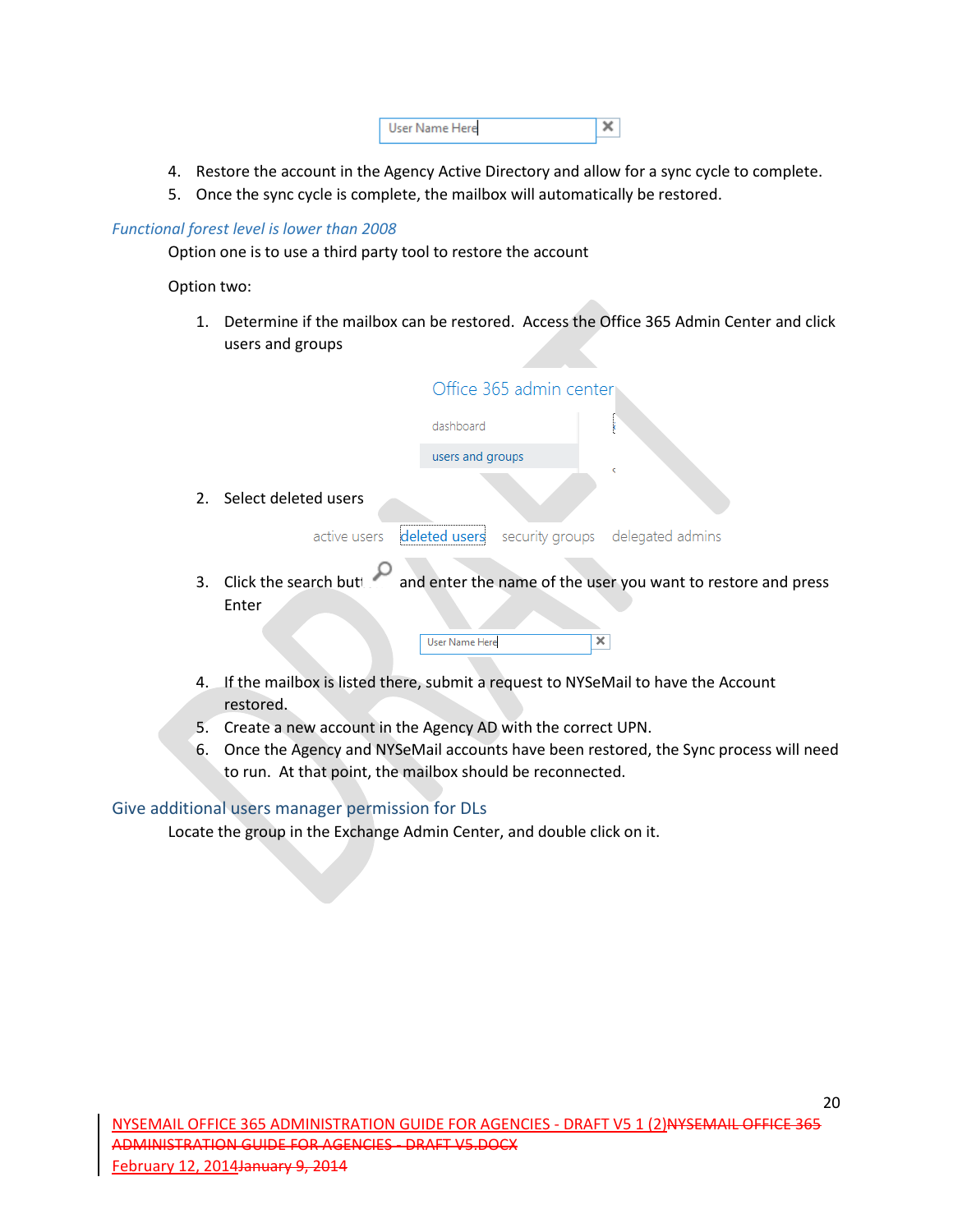#### 1. Click ownership on the left

|          | general<br>ownershir                         | *Owners:                                               |
|----------|----------------------------------------------|--------------------------------------------------------|
|          | membership                                   |                                                        |
|          | membership approval                          | <b>Organization Management</b>                         |
|          | delivery management                          |                                                        |
|          | message approval                             |                                                        |
|          | email options                                |                                                        |
|          | MailTip                                      |                                                        |
|          | group delegation                             |                                                        |
| 2.<br>3. | Click the Add button                         | Locate the user you need to add as owner and click add |
|          | $add \rightarrow$                            |                                                        |
| 4.       | Once you have added all the owners, click ok |                                                        |

#### <span id="page-21-0"></span>Wiping an Active Sync Device

Users can access OWA and wipe their active sync device. If they do not have access to OWA, they have 3 options:

- 1. They will need to submit a request to their helpdesk
- 2. Contact their LAN Admin

ok

3. If they have rights, they can open a work request to NYSeMail

#### <span id="page-21-1"></span>Blackberry devices

NYSeMail has added BlackBerry Servers for Office 365. You will be using the BlackBerry 10 Admin console to manage BlackBerry devices for Office 365 mailboxes. You will continue to use your ADM account and the Remote Web App to access the Console. The functionality for managing users in the new console is the same as it was in Blackberry 5 Admin Console. Please refer to the BlackBerry 10 Admin guide for specific steps.

## <span id="page-21-2"></span>De-provision Objects

#### <span id="page-21-3"></span>Delete Account and Mailbox

When you delete the account in your Active Directory, the mailbox will be deleted from Office 365 on sync cycle. You will have 30 days to restore the mailbox. After 30 days it will be purged and there is NO WAY for NYSeMail or Microsoft to restore the mailbox. Please se[e Delete versus](#page-4-0)  [Purge](#page-4-0) section for more information on the difference between delete and purge.

#### <span id="page-21-4"></span>Delete Mailbox and retain Account in Active Directory

There are 2 methods for handling this requirement. You can either move the account to an OU that is not synced with FIM, or change the UPN associated with the account, to a non-routable